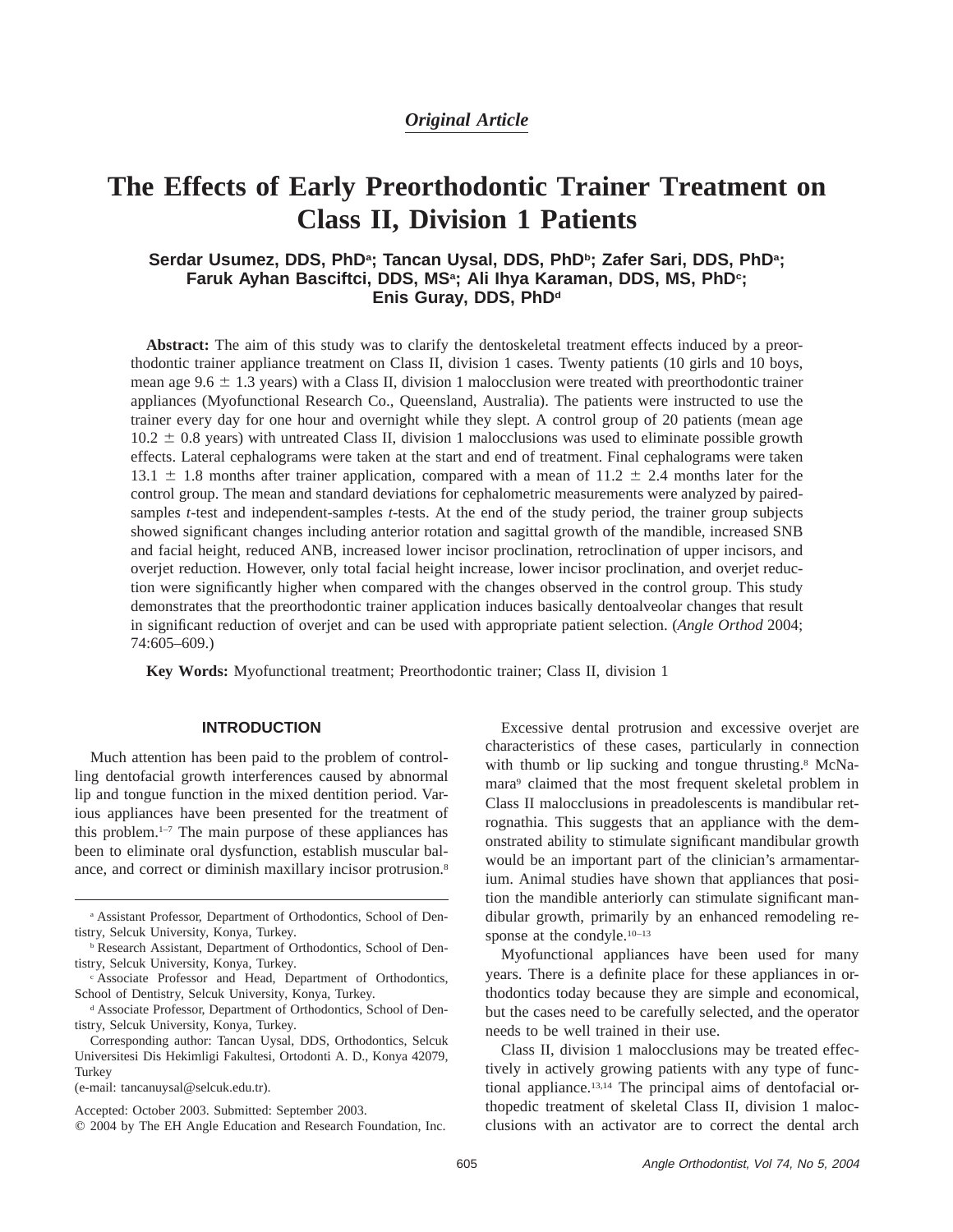|                |                                      | Trainer Group ( $n = 20$ )       |      |                                     |           |            |      |                           |  |  |  |  |
|----------------|--------------------------------------|----------------------------------|------|-------------------------------------|-----------|------------|------|---------------------------|--|--|--|--|
|                |                                      | Pretreatment,<br>0 <sub>mo</sub> |      | Posttreatment.<br>13.1 $\pm$ 1.8 mo |           | Difference |      | P-Value<br>Paired-Samples |  |  |  |  |
|                |                                      | Mean                             | SD   | Mean                                | <b>SD</b> | Mean       | SD   | t-Test                    |  |  |  |  |
| $\mathbf{1}$   | SNA $(^{\circ})$                     | 79.51                            | 2.81 | 79.64                               | 3.34      | 0.13       | 1.02 | NS <sup>a</sup>           |  |  |  |  |
| 2              | SNB (°)                              | 73.80                            | 1.83 | 75.12                               | 2.55      | 1.31       | 1.35 | $.001**$                  |  |  |  |  |
| 3              | ANB $(^{\circ})$                     | 5.71                             | 1.58 | 4.52                                | 2.03      | $-1.19$    | 1.18 | $.001**$                  |  |  |  |  |
| 4              | Sn-GoGn (°)                          | 35.81                            | 5.32 | 34.28                               | 5.44      | $-1.50$    | 1.76 | $.003**$                  |  |  |  |  |
| 5              | FH-MP $(°)$                          | 26.97                            | 4.93 | 25.44                               | 5.54      | $-1.53$    | 2.35 | $.020*$                   |  |  |  |  |
| 6              | PP-MP $(^{\circ})$                   | 27.56                            | 5.99 | 26.41                               | 6.12      | $-1.16$    | 2.28 | <b>NS</b>                 |  |  |  |  |
| $\overline{7}$ | Gn-Go-Ar $(°)$                       | 127.50                           | 6.45 | 127.18                              | 6.67      | $-0.31$    | 3.11 | <b>NS</b>                 |  |  |  |  |
| 8              | Ar-S-N $(°)$                         | 124.19                           | 6.19 | 124.41                              | 6.52      | 0.22       | 3.65 | <b>NS</b>                 |  |  |  |  |
| 9              | Me-Go-S $(°)$                        | 115.06                           | 5.50 | 114.00                              | 6.16      | $-1.06$    | 5.99 | <b>NS</b>                 |  |  |  |  |
| 10             | OP-SN $(°)$                          | 21.25                            | 3.40 | 20.00                               | 4.35      | $-1.25$    | 2.11 | $.032*$                   |  |  |  |  |
| 11             | MaxP Angle (°)                       | 4.62                             | 2.33 | 4.09                                | 1.88      | $-0.53$    | 2.08 | <b>NS</b>                 |  |  |  |  |
| 12             | Ramus height (mm)                    | 57.06                            | 4.31 | 58.06                               | 2.86      | 1.00       | 3.22 | <b>NS</b>                 |  |  |  |  |
| 13             | Corpus length (mm)                   | 64.69                            | 4.39 | 65.69                               | 4.11      | 1.00       | 2.39 | <b>NS</b>                 |  |  |  |  |
| 14             | N-Me (mm)                            | 111.69                           | 5.24 | 114.37                              | 5.10      | 2.69       | 2.06 | $.000***$                 |  |  |  |  |
| 15             | S-Go (mm)                            | 70.78                            | 4.73 | 72.75                               | 4.95      | 1.97       | 2.15 | $.002**$                  |  |  |  |  |
| 16             | Go-Ar (mm)                           | 42.25                            | 3.86 | 43.12                               | 3.34      | 0.91       | 2.22 | <b>NS</b>                 |  |  |  |  |
| 17             | Go-Me (mm)                           | 63.75                            | 5.67 | 65.31                               | 4.80      | 1.56       | 3.39 | <b>NS</b>                 |  |  |  |  |
| 18             | Co-Gn (mm)                           | 103.69                           | 5.91 | 106.56                              | 5.25      | 2.88       | 4.53 | $.023*$                   |  |  |  |  |
| 19             | Co-A (mm)                            | 85.69                            | 5.02 | 86.88                               | 4.15      | 1.19       | 3.85 | <b>NS</b>                 |  |  |  |  |
| 20             | Go-PC (mm)                           | 50.56                            | 5.54 | 50.81                               | 5.54      | 0.25       | 4.06 | <b>NS</b>                 |  |  |  |  |
| 21             | $U1-NA$ (mm)                         | 3.78                             | 2.18 | 3.31                                | 2.85      | $-0.50$    | 1.76 | <b>NS</b>                 |  |  |  |  |
| 22             | U1-NA $(^\circ)$                     | 24.56                            | 6.97 | 22.62                               | 6.38      | $-1.97$    | 6.05 | <b>NS</b>                 |  |  |  |  |
| 23             | U1-SN $(°)$                          | 104.00                           | 6.81 | 100.38                              | 6.56      | $-3.63$    | 5.19 | $.014*$                   |  |  |  |  |
| 24             | $L1-NB$ (mm)                         | 5.04                             | 2.23 | 6.06                                | 2.38      | 0.99       | 1.64 | $.025*$                   |  |  |  |  |
| 25             | L <sub>1</sub> -N <sub>B</sub> $(°)$ | 27.69                            | 4.24 | 30.44                               | 5.33      | 2.75       | 3.89 | $.013*$                   |  |  |  |  |
| 26             | IMPA $(°)$                           | 95.94                            | 6.25 | 99.56                               | 7.34      | 3.63       | 3.86 | $.002**$                  |  |  |  |  |
| 27             | Interincisal angle                   | 122.81                           | 9.12 | 123.13                              | 7.83      | 0.31       | 6.37 | <b>NS</b>                 |  |  |  |  |
| 28             | Overjet (mm)                         | 6.83                             | 1.65 | 3.16                                | 1.67      | $-3.75$    | 1.60 | $.000***$                 |  |  |  |  |
| 29             | Overbite (mm)                        | 2.12                             | 2.73 | 1.94                                | 2.12      | $-0.22$    | 1.76 | <b>NS</b>                 |  |  |  |  |

**TABLE 1.** Intra- and Intergroup Values and Their Comparisons for the Control and Test Groups. Skeletal and Dental Measurements of the Pre- and Posttreatment and Pre- and Postcontrol Lateral Cephalograms

<sup>a</sup> NS, not significant.

 $*$  P  $<$  .05.

\*\*  $P < .01$ .

\*\*\*  $P < .001$ .

relationship and to improve the patient's facial profile by promoting favorable mandibular growth changes.<sup>13,15</sup>

Bergersen<sup>16</sup> stated that excessive overjet ideally should be corrected before full eruption of the permanent incisors so that the lingual surfaces of the upper incisors will provide stops to prevent increases in overbite. However, two mm of overjet should remain after correction to ensure that continued mandibular growth does not lead to prognathism.16

Tulloch et al<sup>17</sup> identified 50 studies conducted between 1980 and 1987 that reported the treatment of young patients with Class II malocclusion. Because of the various inherent limitations of the different investigations, they were unable to determine whether orthodontic treatment significantly influenced the growth potential of Class II patients.

Woodside et al<sup>18</sup> indicated that mandibular growth is achieved by changes in the mode of breathing and that passive maxillary expansion plus bite opening was achieved by changes in tongue position. Linder-Aronson et al<sup>19</sup> claimed that a child passing from oral to nasal breathing increases the horizontal growth of the mandible and normalizes incisor position.

To initiate Class II orthopedic therapy at an earlier age and to correct functional problems of soft tissues such as lingual malposition, the centripetal thrust of the lips and cheeks, oral respiration, and bruxism need to be part of the goal. With this aim, our attention was drawn to the preorthodontic trainer (Figure 1), a functional device usable in children from the age of four to 10 years. Quadrelli et al20–22 recommended this appliance to correct the interposition of lips between dental arches, atypical swallowing, and the centripetal thrust of cheeks upon the dental arches; to discourage oral respiration; to avoid bruxism; and to favor the action of the external pterygoid and thus encourage the active push of the mandible.

The trainer and similar appliances are claimed to en-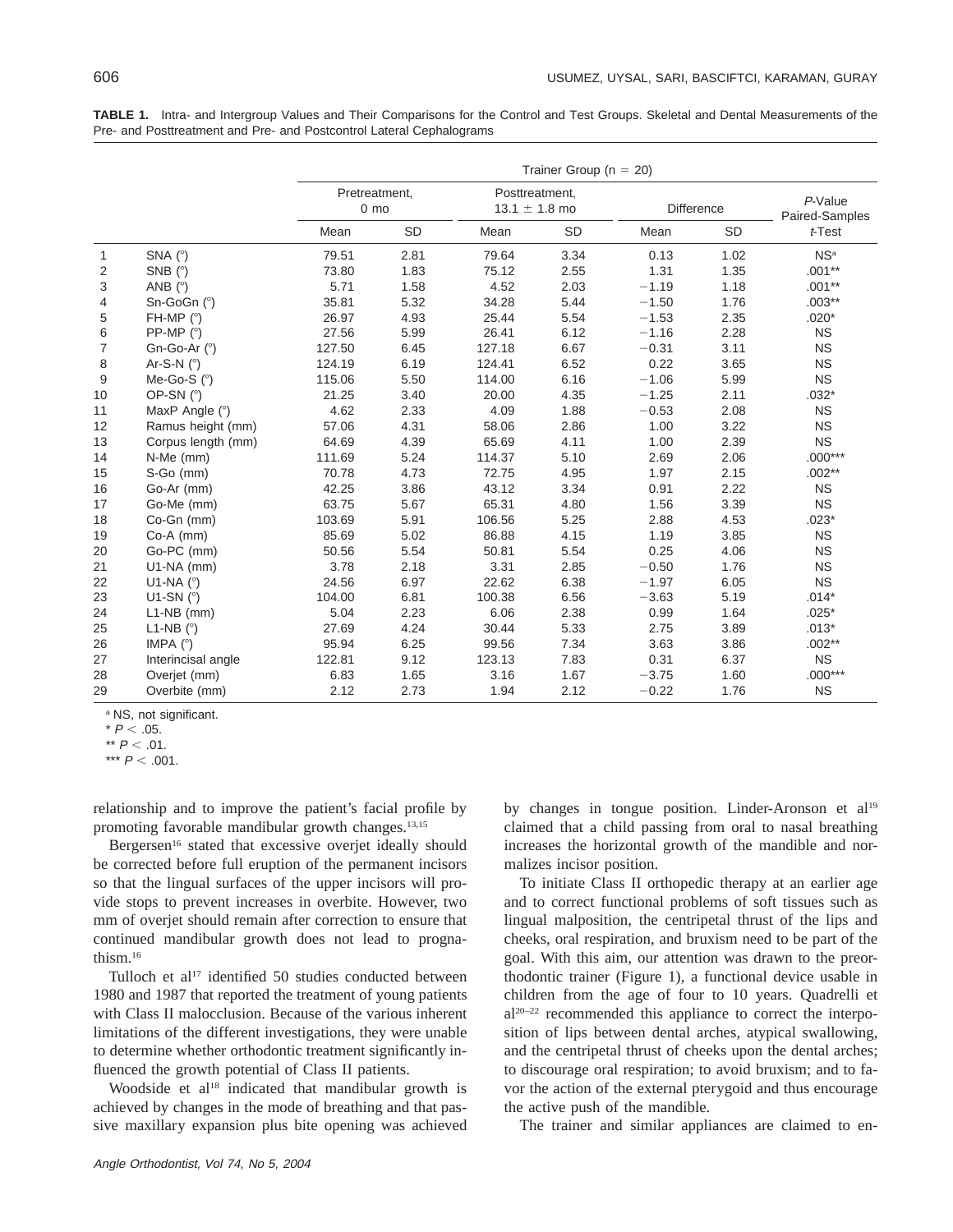#### **TABLE 1.** Extended

|                                      |           |                                          |           | Control Group ( $n = 20$ ) |           |                |                         |
|--------------------------------------|-----------|------------------------------------------|-----------|----------------------------|-----------|----------------|-------------------------|
|                                      |           |                                          | P-Value   |                            |           |                |                         |
| First Observation,<br>$0 \text{ mo}$ |           | Second Observation,<br>$11.2 \pm 2.4$ mo |           | <b>Difference</b>          |           | Paired-Samples | Independent-<br>Samples |
| Mean                                 | <b>SD</b> | Mean                                     | <b>SD</b> | Mean                       | <b>SD</b> | $t$ -Test      | t-Test                  |
| 80.46                                | 3.06      | 80.35                                    | 3.11      | $-0.11$                    | 1.70      | <b>NS</b>      | <b>NS</b>               |
| 74.58                                | 3.08      | 74.99                                    | 3.36      | 0.41                       | 1.64      | <b>NS</b>      | <b>NS</b>               |
| 5.86                                 | 1.40      | 5.36                                     | 1.51      | $-0.50$                    | 1.24      | <b>NS</b>      | <b>NS</b>               |
| 35.63                                | 5.85      | 35.29                                    | 6.09      | $-0.34$                    | 1.90      | <b>NS</b>      | <b>NS</b>               |
| 26.44                                | 5.04      | 26.25                                    | 5.73      | $-0.20$                    | 3.19      | <b>NS</b>      | <b>NS</b>               |
| 28.63                                | 5.81      | 28.06                                    | 5.87      | $-0.57$                    | 2.40      | <b>NS</b>      | <b>NS</b>               |
| 124.34                               | 5.80      | 124.62                                   | 6.60      | 0.29                       | 2.12      | <b>NS</b>      | <b>NS</b>               |
| 128.36                               | 4.23      | 127.84                                   | 4.84      | $-0.52$                    | 2.65      | <b>NS</b>      | <b>NS</b>               |
| 108.62                               | 5.76      | 108.92                                   | 5.82      | 0.31                       | 1.32      | <b>NS</b>      | <b>NS</b>               |
| 16.98                                | 4.76      | 16.49                                    | 4.77      | $-0.49$                    | 1.57      | <b>NS</b>      | <b>NS</b>               |
| $-2.20$                              | 2.73      | $-1.83$                                  | 2.87      | 0.38                       | 2.88      | <b>NS</b>      | <b>NS</b>               |
| 60.76                                | 5.24      | 61.51                                    | 4.88      | 0.75                       | 2.54      | <b>NS</b>      | <b>NS</b>               |
| 65.14                                | 3.78      | 65.57                                    | 3.33      | 0.43                       | 0.99      | <b>NS</b>      | <b>NS</b>               |
| 117.15                               | 7.41      | 117.67                                   | 7.39      | 0.50                       | 0.31      | $.004**$       | $.000***$               |
| 75.64                                | 5.07      | 76.68                                    | 4.91      | 1.04                       | 0.63      | $.000***$      | <b>NS</b>               |
| 45.62                                | 2.94      | 46.52                                    | 3.15      | 0.90                       | 1.59      | $.020*$        | <b>NS</b>               |
| 67.86                                | 4.16      | 68.74                                    | 3.92      | 0.88                       | 1.57      | $.022*$        | <b>NS</b>               |
| 109.55                               | 6.15      | 111.01                                   | 6.27      | 1.47                       | 2.60      | $.021*$        | <b>NS</b>               |
| 85.02                                | 3.70      | 85.47                                    | 4.21      | 0.45                       | 2.48      | <b>NS</b>      | <b>NS</b>               |
| 50.26                                | 3.43      | 50.80                                    | 3.55      | 0.54                       | 1.69      | <b>NS</b>      | <b>NS</b>               |
| 5.70                                 | 2.25      | 5.90                                     | 2.47      | 0.20                       | 1.40      | <b>NS</b>      | <b>NS</b>               |
| 22.65                                | 7.41      | 24.00                                    | 7.53      | 1.35                       | 3.87      | <b>NS</b>      | <b>NS</b>               |
| 78.00                                | 7.20      | 7.10                                     | 6.73      | $-0.90$                    | 3.09      | <b>NS</b>      | <b>NS</b>               |
| 5.15                                 | 1.90      | 5.00                                     | 1.97      | $-0.15$                    | 1.56      | <b>NS</b>      | $.040*$                 |
| 24.70                                | 5.50      | 24.40                                    | 5.74      | $-0.30$                    | 3.74      | <b>NS</b>      | $.023*$                 |
| 94.65                                | 5.71      | 94.20                                    | 6.51      | $-0.45$                    | 4.36      | <b>NS</b>      | $.006**$                |
| 126.75                               | 9.29      | 126.25                                   | 8.10      | $-0.50$                    | 5.41      | <b>NS</b>      | <b>NS</b>               |
| 8.47                                 | 3.52      | 8.33                                     | 3.12      | $-0.13$                    | 0.78      | <b>NS</b>      | $.000***$               |
| 3.05                                 | 2.00      | 3.11                                     | 2.07      | 0.06                       | 0.39      | <b>NS</b>      | <b>NS</b>               |

courage transverse bone growth by acting as a ''shield'' for the cheeks and bringing about muscular relaxation and protection of the teeth and articulations from bruxism, by virtue of the ''bite effect.''23,24 The trainer is claimed to correct a skeletal Class II by an active mandibular force. By distancing the lower lips from the dental alveolar arch, the trainer is claimed to prevent a malposition of the tongue and lower lip during swallowing, thus solving the associated dental open bite. It is also reported to promote nasal respiration.25

Therefore, this study cephalometrically evaluates the overall changes that occur during treatment with a preorthodontic trainer appliance and compares these changes with an untreated Class II, division 1 control group.

#### **MATERIALS AND METHODS**

The study included 40 children with skeletal Class II, division 1 malocclusions. Ten male and 10 female patients, treated between 2000 and 2002, were selected as the treatment group. The ANB angles of all patients were greater than four degrees, and their overjets were greater than 4.5

mm. None of the children in the test or control group had a thumb-sucking habit. All were Caucasian, and their ages ranged from 8.3 to 10.9 years (9.6  $\pm$  1.3 years). All were treated exclusively with the preorthodontic trainer appliance (Myofunctional Research Co., Queensland, Australia). The patients were instructed to use the trainer every day for one hour and overnight while they slept.

The remaining samples formed the untreated control group to eliminate possible growth effects. This group consisted of 10 boys and 10 girls, with similar Class II, division 1 malocclusions (ANB  $> 4^{\circ}$ , and an overjet greater than five mm). All were Caucasian with ages ranging from 9.6 to 11.0 years (10.2  $\pm$  0.8 years). The subjects in the control group were informed about orthodontic treatment but refused treatment.

Lateral cephalograms were taken at the start and end of treatment. Final cephalograms were taken after  $13.1 \pm 1.8$ months of trainer application and  $11.2 \pm 2.4$  months of growth in the control group. The radiographs were traced and measured by two investigators (Dr Usumez and Dr Uysal). The landmarks were located according to the definition provided by Basciftci et al.<sup>13</sup>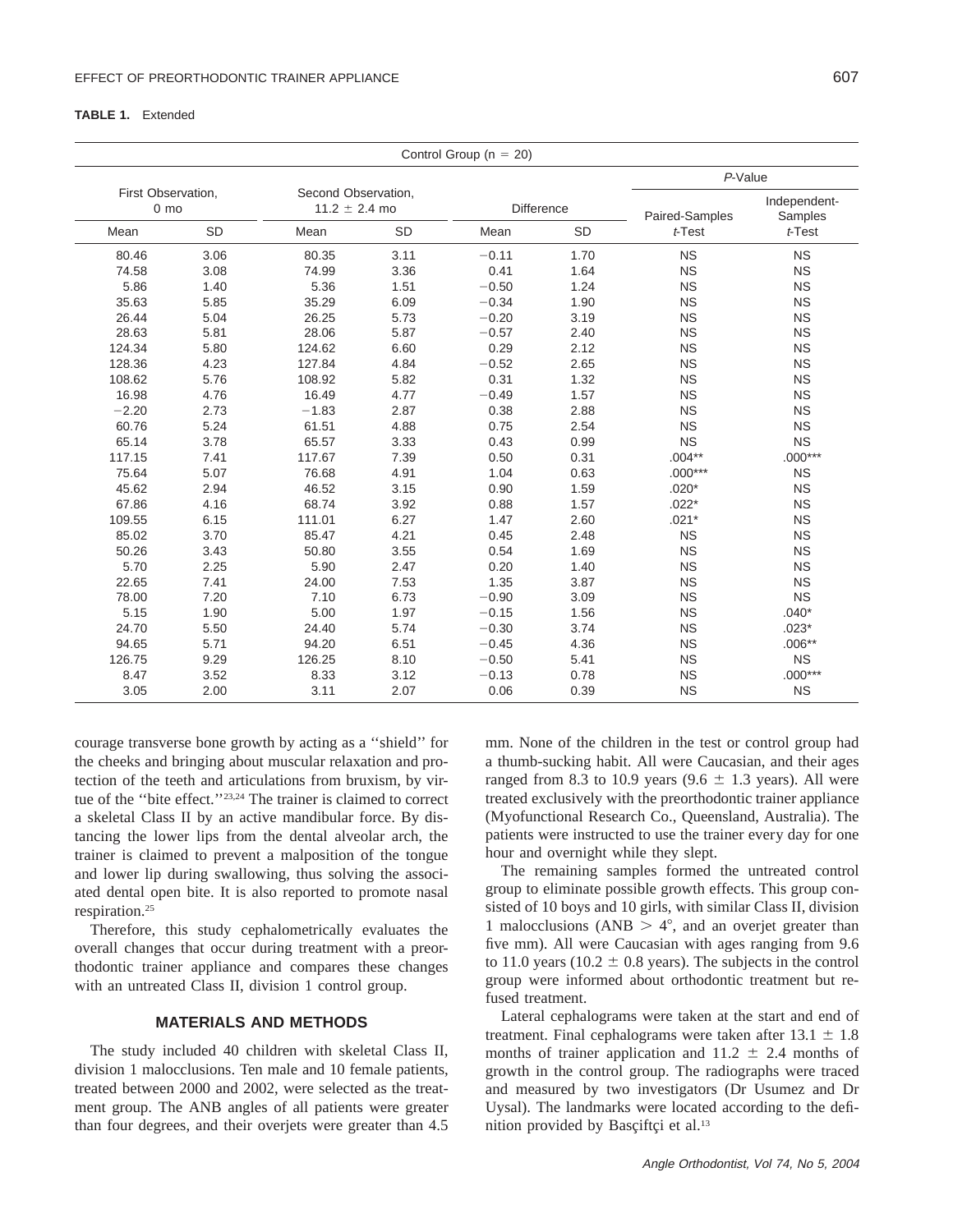

**FIGURE 1.** The preorthodontic trainer appliance.

All statistical analyses were performed using the SPSS software package (SPSS for Windows, version 10.0.1, SPSS Inc, Chicago, Ill). The mean differences between the pretreatment and posttreatment measurements and the first and second observation period measurements for the control group were evaluated using the paired *t*-test. Student's *t*-test was applied for comparison of the groups.

Two weeks after the first measurements, 30 radiographs were selected at random and retraced. A paired-samples *t*test was applied to the first and second measurements. It was found that the difference between the first and second measurements of the 30 radiographs was insignificant. Correlation analysis applied to the same measurements showed that the highest  $r$  value was 0.99 for the interincisal angle and the lowest  $r$  value 0.91 for FH-MP.<sup>26</sup>

#### **RESULTS**

The data from skeletal and dental measurements of the pre- and posttreatment and pre- and postcontrol lateral cephalograms are summarized in Table 1.

#### **Pre- and posttreatment skeletal differences**

*Preorthodontic trainer group.* In group I, treatment was associated with increases in the mean values for N-Me  $(2.69 \pm 2.06)$  ( $P > .001$ ), SNB (1.31  $\pm$  1.35), S-Go (1.97  $\pm$  2.15) (*P* > .01), and Co-Gn (2.88  $\pm$  4.53) (*P* > .05). In group I, treatment also was associated with decreases in ANB (-1.19  $\pm$  1.18), SN-GoGn (-1.50  $\pm$  1.76) (*P* > .01), FH-MP ( $-1.53 \pm 2.35$ ), and OP-SN ( $-1.25 \pm 2.11$ )  $(P > .05)$  (Table 1).

*Control group.* In the control group, the means increased for S-Go (1.04  $\pm$  0.63) (*P* > .001), N-Me (0.50  $\pm$  0.31)  $(P > .01)$ , Go-Ar (0.90  $\pm$  1.59), Go-Me (0.88  $\pm$  1.57), and Go-Me  $(1.47 \pm 2.60)$   $(P > .05)$  (Table 1).

*Intergroup comparisons.* The mean differences in the study group were compared with the mean differences in control group using the Student's *t*-test for unpaired samples. The mean difference of the study group was larger than that of the control group for only facial height, N-Me  $(r = .001)$ .

#### **Pre- and posttreatment dental differences**

*Preorthodontic trainer group.* In group I, treatment resulted in decreases in U1-SN (deg) ( $-3.63 \pm 5.19$ ) ( $P >$ .05) and overjet (mm)  $(-3.75 \pm 1.60)$  ( $P > .001$ ). The means increased with treatment for L1-NB (mm) (0.99  $\pm$ 1.64), L1-NB (deg) (2.75  $\pm$  3.89) ( $P > .05$ ), and IMPA  $(3.63 \pm 3.86)$  ( $P > .01$ ).

*Control group.* No statistically significant differences were observed between the first and second measurements of the control group.

*Intergroup comparisons.* The mean differences were significantly decreased more in the study group than in the control group for U1-SN (deg) and L1-NB  $(P > .05)$ , IMPA ( $P > .01$ ), and overjet (mm) ( $P > .001$ ) (Table 1).

#### **DISCUSSION**

This study of a sample of 40 children with Class II, division 1 malocclusion was designed to study the effect of treatment with the preorthodontic trainer appliance. The observed changes during treatment reflect the combined effects of treatment and individual growth. Ideally, a matched or at least comparable control group should be included for identifying the changes due to growth.13,14,27–29 Therefore, a control group consisting of longitudinal growth data for untreated Class II, division 1 malocclusion subjects was used in this investigation to eliminate possible differences in growth pattern.

It was decided to initiate Class II orthopedic therapy at an earlier age to correct functional problems in the soft tissues such as lingual malposition, the centripetal thrust of lips and cheeks, oral respiration, and bruxism. A functional device, the preorthodontic trainer appliance (Figure 1), was used in this study for this purpose. Quadrelli et  $al<sup>20-22</sup>$  indicated that the trainer appliance can be used for children four to 10 years old and recommended it to correct the interposition of lips between dental arches, atypical swallowing, and centripetal thrust of cheeks upon the dental arches; to discourage oral respiration; to avoid bruxism; and to favor the action of the external pterygoids and thus encourage the active push of the mandible.

For patients with a Class II malocclusion, the preorthodontic trainer appliance is constructed with the mandible in a lightly protruded position, similar to the therapeutic position used in activator treatment. For oral screen treatment, Graber<sup>30</sup> indicated that the construction bite cannot be as protrusive as that with an activator, and a screen is of value mainly in cases of mild Class II malocclusions. Similarly, we thought that myofunctional appliances might be a reliable alternative for sagittal activation of the mandible in the early mixed dentition period. A review of the literature presents no information on